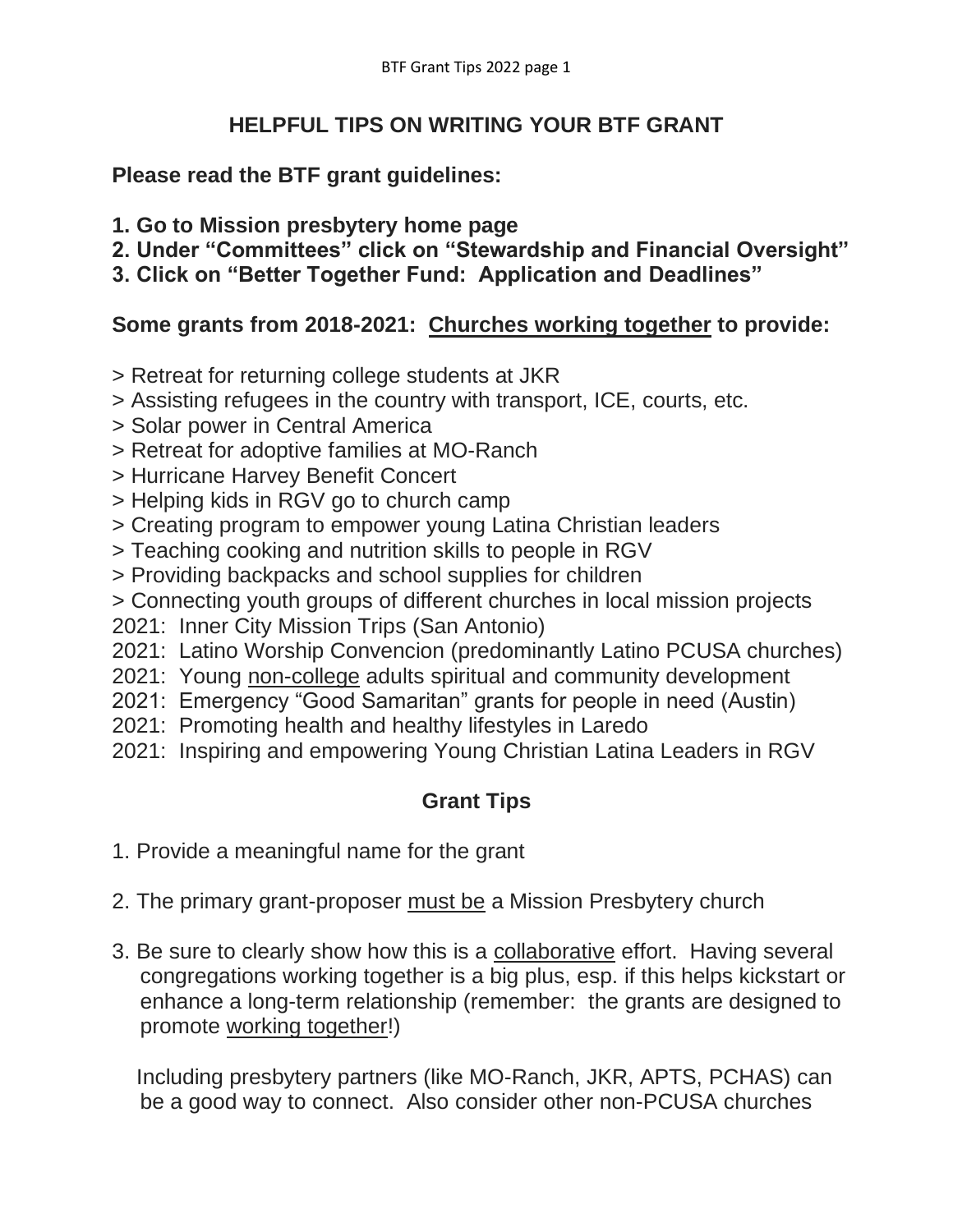and even with secular organizations to achieve goals. But remember *collaboration*, so too many organizations may be hard to balance.

- 4. We expect a lot of grants to compete for the approx. \$59,000 available for 2022. On your application, make it detailed enough for grant readers to apprehend what you are trying to do, but as parsimonious as you can make it. Lots of extraneous photocopied info is generally not helpful. Remember: the grant readers will be RE and TE from Mission Presbytery.
- 5. If you can, start these ideas and explorations and conversations with other churches by the fall of 2021, anticipating the BTF grant process in the Spring 2022, with April 15 deadline. Start early as you can so you can have the proper documentation.

 One of the requirements is that the project be approved by a presbytery committee, e.g., Mission, Outreach, and Justice Committee (MOJC), or Education and Congregational Nurture (ECN). See the presbytery website for a list of committees. Be aware that it takes time to contact the committee chair, ask to be put on their docket, have the committee meet, approve your project, and get the minutes of the committee back to you – it could be up to 2-3 months. START EARLY!

- 6. There is no maximum grant limit. Please ask for what you might need for your goals to be achieved. However, the General Council may trim your grant amount to try to achieve the most good with all the grants submitted.
- 7. The process: all the BTF grants received by April 15 will be copied and forwarded to the Stewardship Team. The Stewardship Team will evaluate the grants and make recommendations to send to General Council, who will look at the recommendations and make the final decision. After the GC's final decision, each group will be contacted as to their award, or, if no award, suggestions how to make a more competitive proposal next time. We strive to have the awards meted out by the time of the June presbytery meeting.
- 8. Remember: the following year (2023), please report to the presbytery by the October meeting how your project went. This is a chance to (1) showcase to your fellow Presbyterians good ideas that they might be